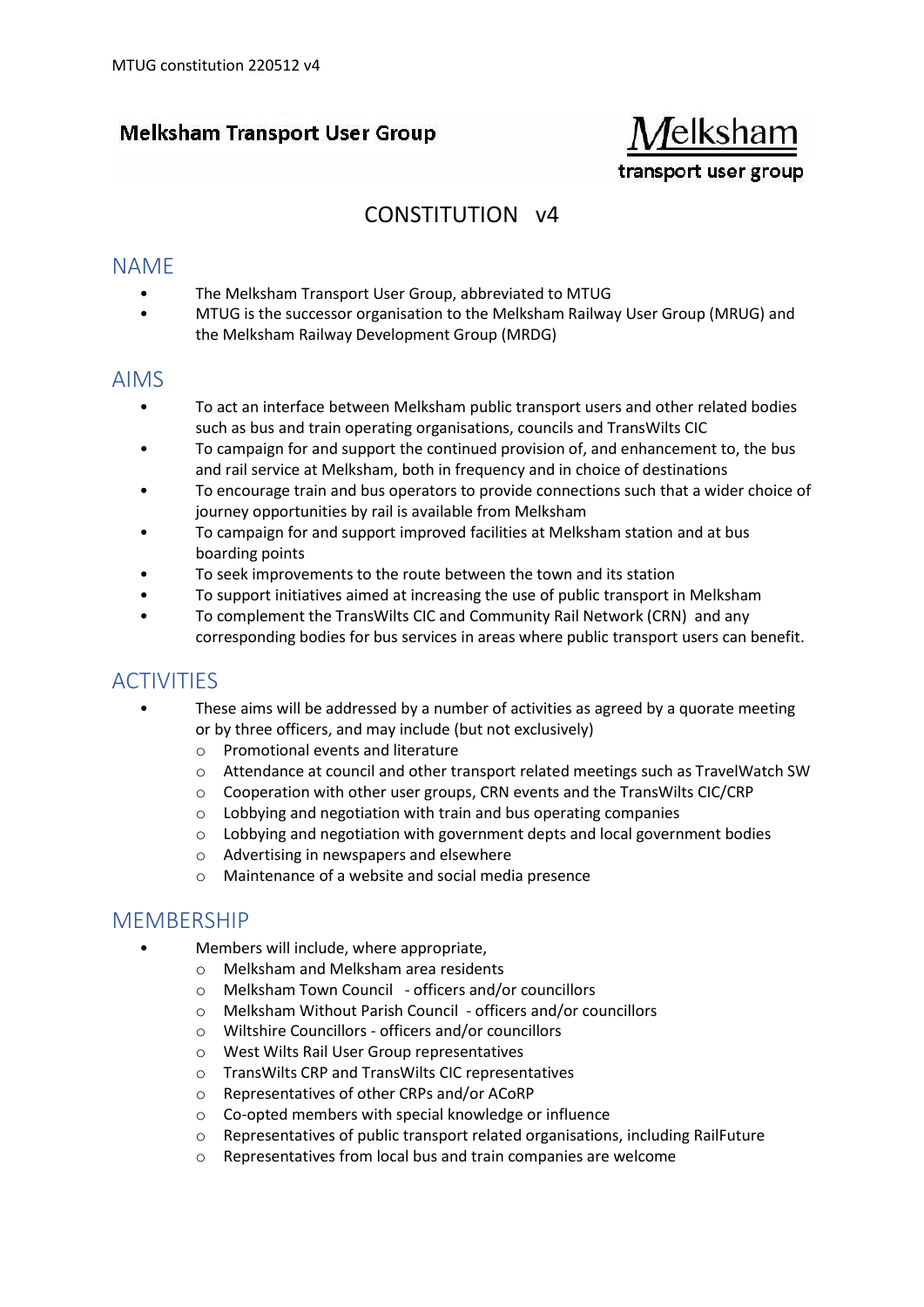# MEMBERSIP GUIDELINES

- There is no limit to the number of members, or representatives from any organisation, except where practicalities of accommodation at meetings restricts the number who may attend.
- Non-members are still welcome at any meeting
- Any member absent without apology for three consecutive meetings may, at the discretion of the officers, be deemed to have resigned
- Applications for membership may be made at anytime, by notice to an officer of the organisation.
- Membership will be subject to an optional annual fee at a level determined at an AGM or other meeting.
- No member/officer will receive payment, and reimbursement of expenses will be subject to prior approval by two officers.
- Members will be asked to confirm that their contact details may be held on a computerised database, solely for the business of the group.
- Such membership, details will be held confidentially by the secretary and chairman.

## FINANCIAL CONTROL

- One or more bank accounts will be maintained, with suitable authorised signatories, as agreed by the members at an AGM or other meeting.
- Funds for the work, where required, will be by application for grants from local organisations, sponsorship and from donations, and if an annual fee is agreed, by subscriptions
- If the level of cash held in any year does not exceed £6,000 then no formal audit of the accounts will be undertaken, although the accounts will be subject to scrutiny at the AGM.
- In the event that the organisation is wound up, any outstanding funds will be transferred to other local bodies with similar aims, or to the local councils, as determined by the officers.

# OFFICERS AND AGM

- A meeting during April (or the nearest date) will be designated the Annual General Meeting, at which all officers will be appointed or re-appointed, where necessary by an agreed voting procedure. At least 4 officers are to be appointed, namely Chair, Vice-Chair, Treasurer and Secretary.
- The group will also appoint a non-executive president who can provide expert advice on matters under discussion.
- Four members including two officers, shall constitute a quorum.
- No proposal for action on a matter on the agenda can normally be accepted unless the meeting is quorate. Practicalities of advising members of the agenda, and scheduling of the meetings may necessitate variation in this procedure. Where decisions need to be taken quickly, 3 officers may agree to take action including for expenditure, between meetings.

## CONDUCT OF MEETINGS

- Meetings to be held approximately bi-monthly.
- Meetings may be by digital communication (such as Teams or Zoom), in person at a location determined by the officers or by a hybrid combination of both.
- Meetings will, if possible, not conflict with other transport related meetings in the area.
- Invitation and agenda will confirm a meeting.